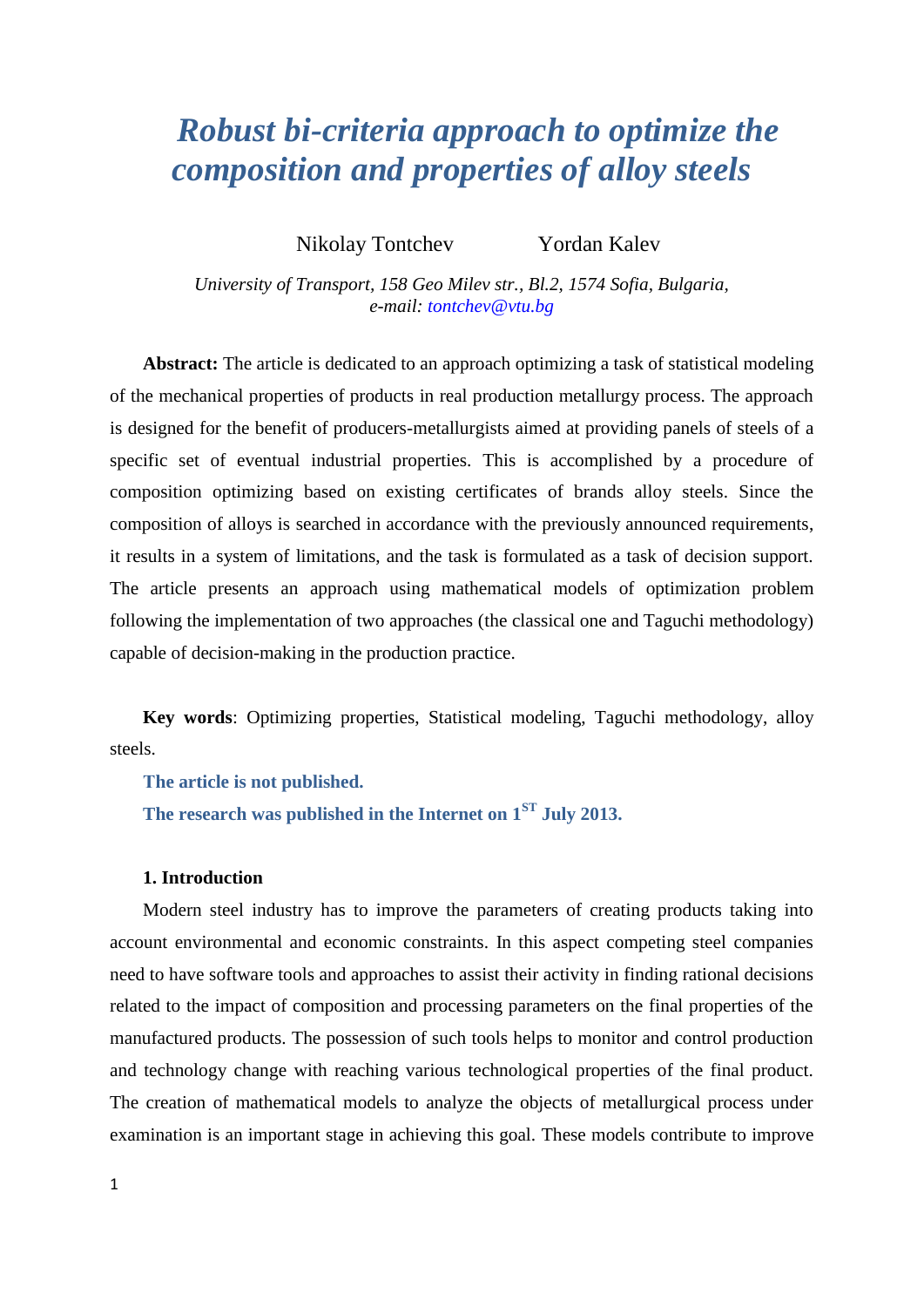the set of properties and the final product quality. It is confirmed that it is possible to meet the requirements of the current market by implementation of such models. This is the reason for more frequent publication of articles dealing with optimisation aspects of different problems related to metallurgical industry,  $[1] - [6]$ .

The wide range of problems, which Taguchi method has been applied to, is shown in [17].

The core of Taguchi approach consists of the method for reducing the influence of factors called noise (disturbing) that impair the quality parameters of the product/process. It is where the radical difference from the traditional technique of quality, which provides identification of existing sources and conduction of measurements that are often costly due to their control. The parametric design of Taguchi ensures non-sensitivity to (interference) noise along the way to the proper selection of certain parameters called controllable factors. The centerpiece of this approach is the method of reducing the impact of factors called noise (disturbing) that reduce the product/process quality parameters. It is where the radical difference from the traditional technique of quality, which provides identification of existing sources and conducting measurements often costly due to their control, lies. Taguchi parametric design ensures non-sensitivity to (interference) noise through a proper selection of certain parameters called controllable factors.

The aim of this study is to present a robust approach for determining the influence of alloying elements on the properties of iron-based alloys that ensures better results than the input ones used to obtain a mathematical model.

The formulated optimization models are used at the stage of modeling the mechanical properties of the composition of low-alloy and medium-alloy structural steels during the production metallurgy process. The proposed approach facilitates the optimization of the steel alloy chemical composition by heat treatment, hardening and high temperature tempering improving the properties of the final product. These requirements generally are followed according to the standards but also may be associated with certain additional requirements claimed by users. All these pre-imposed conditions lead to a set of constraints that must be satisfied by acceptable solutions. Some restrictions can be defined as relations with true quantitative nature. This is especially important to restrictions on mechanical properties of the final product. Their proper formula is based on good mathematical models describing the effect of alloy composition and processing parameters on the final properties of rolled sheets and profiles.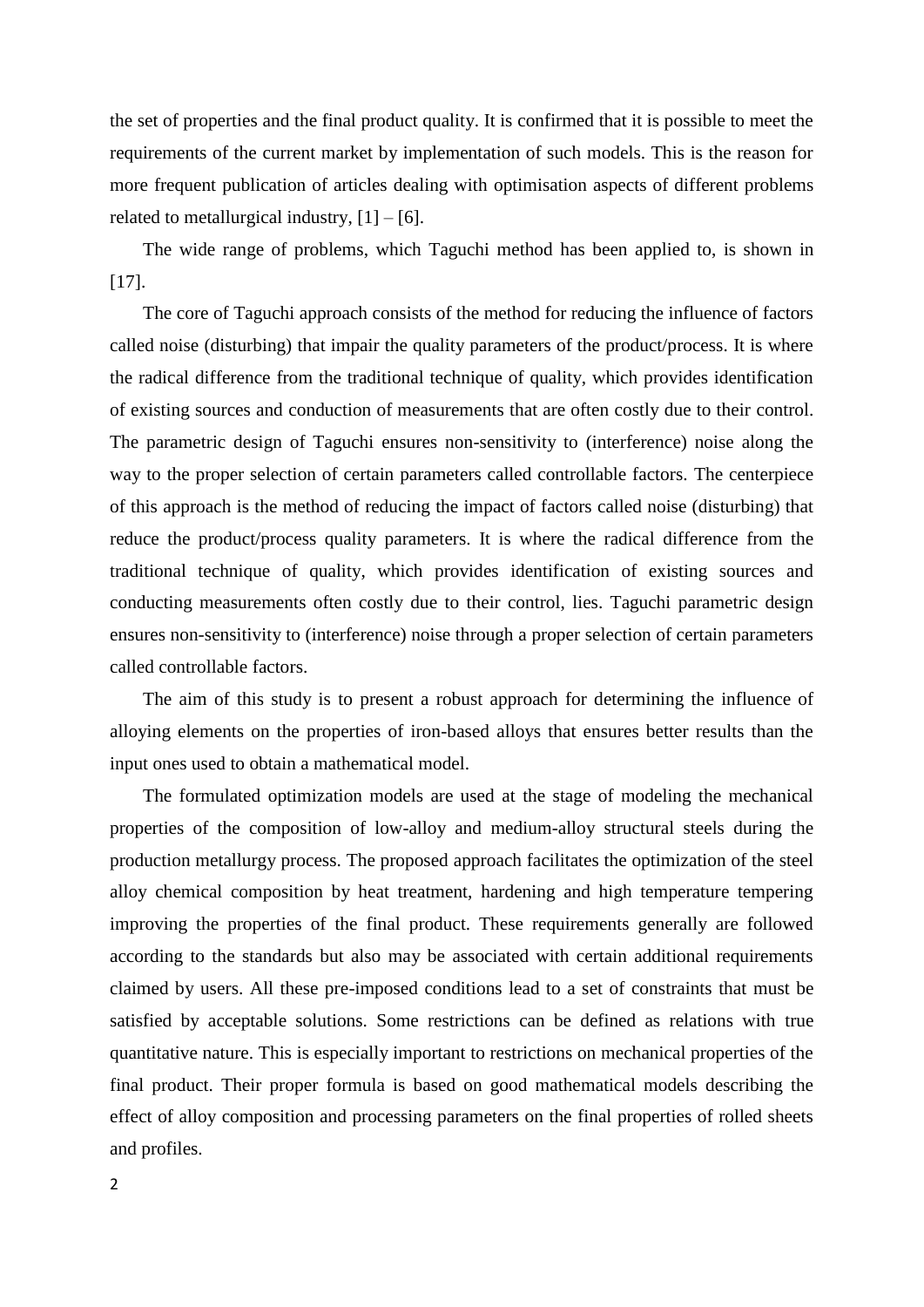However, metallurgical processes are so complex that it is often impossible to be described by formally analytical expressions. The statistical analysis of industrial data is an important and supporting alternative in such cases. That is why we have limited the field of study only to the influence of the chemical composition of the heat-treated alloys on the set of properties. In the context of the analysis of metallurgical processes, different methods to study the data described in the references can be found,  $[7] - [9]$ .

The multidimensional regression analysis is one of the most popular data-mining methods. It has been applied successfully to the study of multiple relationships in metallurgical industry, [10] –[12]. Mathematical models based on chemical composition have been reported in [15] and [16].

Due to the nature of each statistical analysis, the coefficients of limitations imposed by the regression analysis are known only approximately. That should be reflected in the mathematical model of the optimization problem. The statistical analysis presented in this article is based on of data collected during the real production process described in [http://www.splav.kharkov.com / choose\_ type.php].

The range of change of the used alloying elements of ferrous alloys are listed in Table 1.

| Input          | Chemical       | min            | max   |  |  |  |  |  |
|----------------|----------------|----------------|-------|--|--|--|--|--|
| parameter      | symbol         | [%]            | [%]   |  |  |  |  |  |
| $X_1$          | $\overline{C}$ | 0.12           | 0.52  |  |  |  |  |  |
| $X_2$          | Si             | 0.27           | 1.4   |  |  |  |  |  |
| $X_3$          | Mn             | 0.35           | 1.75  |  |  |  |  |  |
| $X_4$          | Ni             | $\overline{0}$ | 4.22  |  |  |  |  |  |
| X <sub>5</sub> | S/P            | 0.025          | 0.035 |  |  |  |  |  |
| $X_6$          | Cr             | 0.15           | 2.50  |  |  |  |  |  |
| $X_7$          | Mo             | 0              | 1.5   |  |  |  |  |  |
| $X_8$          | V              | $\overline{0}$ | 0.45  |  |  |  |  |  |

Table 1. Minimum and maximum values of alloying components

Regardless of that, the proposed optimization approach for modeling the final mechanical properties of alloys can be applied to any production process with steel manufacturing.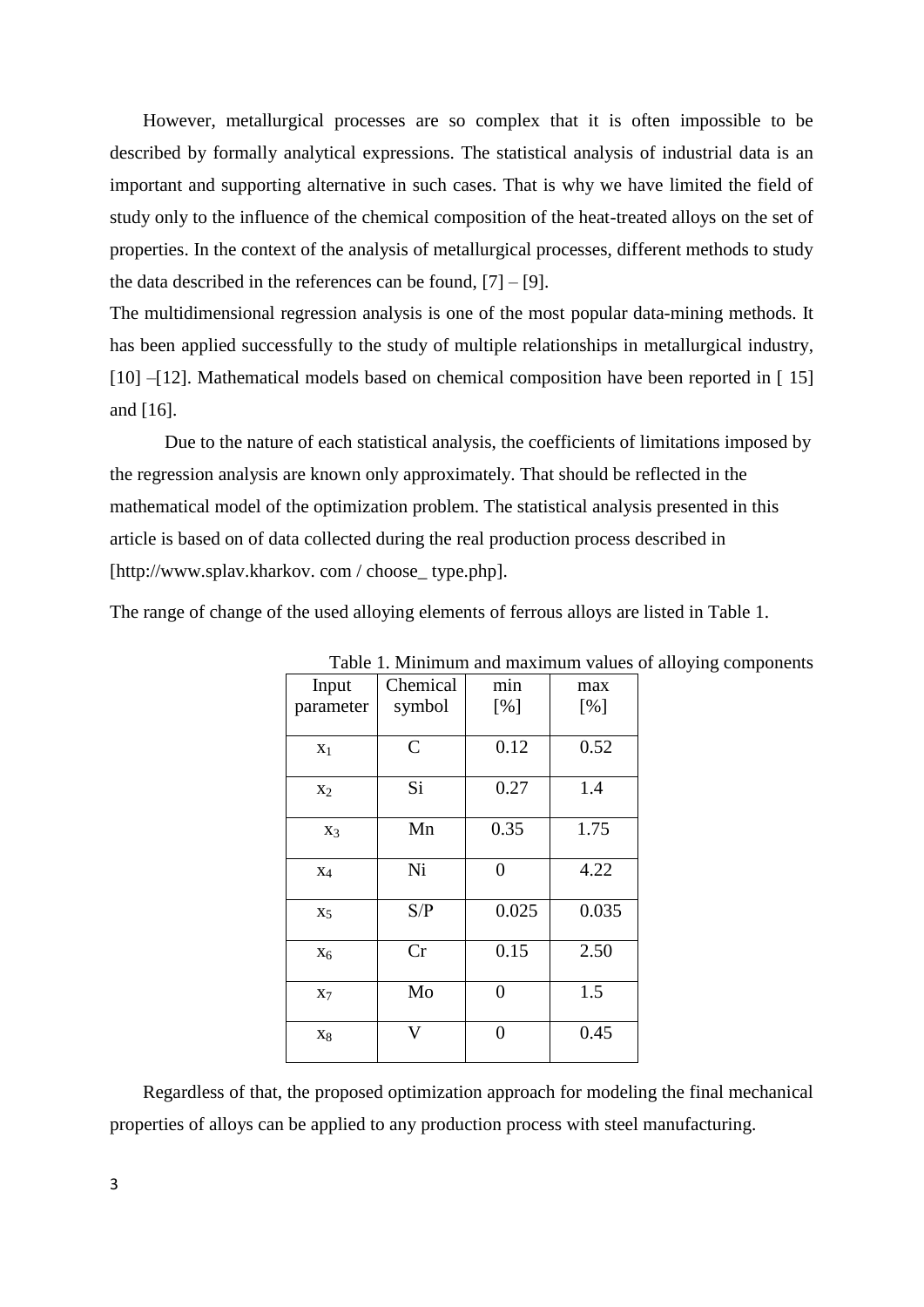### **2. General description of the approach**

The analysis presented in this paper is related to the analysis of mechanical properties of steel specimens described by the following parameters: yield strength, *Re* [MPa], tensile strength, *Rm* [MPa], relative elongation (A [%]), relative shrinkage (Z [%]), impact strength  $(KCU [kJ/m<sup>2</sup>])$ . The limitations connected with these parameters are due to steel grade characteristics and customer's specifications. However, the main problem is that these parameters cannot be under direct observation during the manufacturing process, so any limitations associated with them can not be clearly defined in the optimization model. That means that we must develop models linking the final mechanical properties of the specimen/sample of the steel chemical composition as ell as the parameters of the production process.

The regression analysis allows describing the relation between the variables of input and output, without going into the phenomenon nature during the process.

The regression models presented below have been created based on the data collected during the industrial production process.

The statistical analysis described in this section is based on a data set of 90 records extracted from the whole database.

To estimate the regression coefficients in the final model, different methods from references can be considered in the context of the study on industrial data, [13-14].

The Least Squares method, LS is used to estimate the regression parameters. The estimated models of parameters *Rm, Re,* and *A, Z* and KCU obtained in the examinations are given below.

In respect to the problem under examination, nonlinear regression dependencies have been identified for each of the mechanical properties of steels. The regression dependencies are of the following kind:

$$
f_i(x) = b_{00}^i + \sum_{j=1}^8 b_{j0}^i x_j + \sum_{j=1}^8 b_{jj}^i x_j^2 + \sum_{j=1}^8 \sum_{l=j+1}^8 b_{jl} x_j x_l
$$

Here  $b_{ii}$  are the regression model parameters. The coefficients in equations are defined in Table 2. The models can be used for prediction if the check-up  $F > F(0.5, v_1, v_2)$  described in details has been made.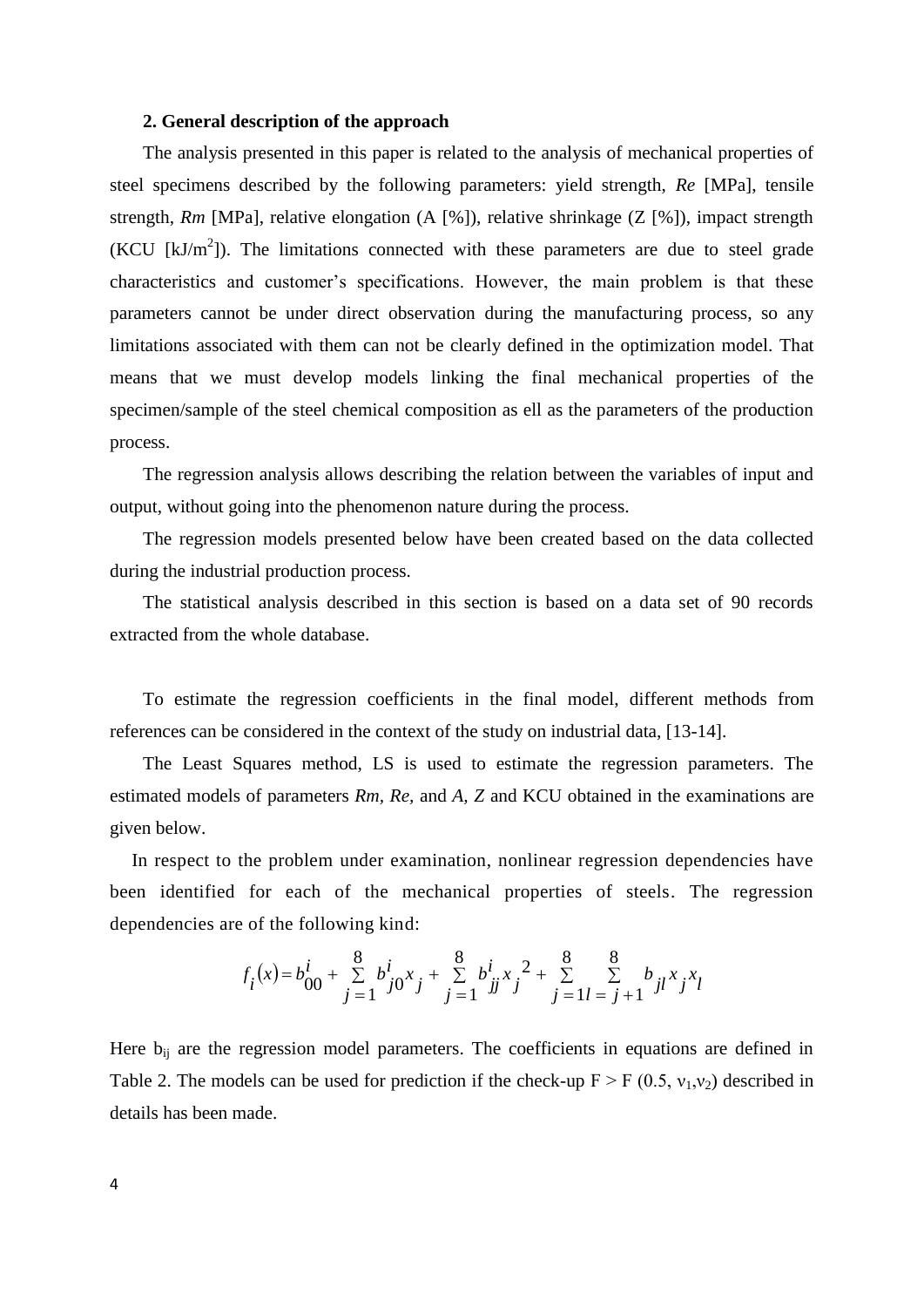| $\rm No$         | Coefficient          | Re          | Rm            | A           | Z             | <b>KCU</b>           |  |
|------------------|----------------------|-------------|---------------|-------------|---------------|----------------------|--|
|                  |                      | [MPa]       | [MPa]         | [%]         | [%]           | [kJ/m <sup>2</sup> ] |  |
| $\mathbf{1}$     | Free member          | 2114.115    | $-130.007702$ | 46.556931   | 147.9264      | -4001.027064         |  |
| $\sqrt{2}$       | $X_1$                | 7756.8407   | 11862.25089   | $-.5162068$ | 79.41095      | 6322.9676840         |  |
| $\mathfrak{Z}$   | $X_2$                | 7199.188    | 6890.25190    | $-39.72085$ | 80.01231      | 372.74973729         |  |
| $\overline{4}$   | $X_3$                | $-7695.056$ | -5461.20300   | $-11.96989$ | $-74.65328$   | 940.57612619         |  |
| $\sqrt{5}$       | $X_4$                | $-208.3606$ | 182.869253    | $-6.194367$ | 5.2045198     | 488.81611523         |  |
| 6                | $X_5$                | $-206849.1$ | $-134748.77$  | 608.78794   | $-6864.399$   | 152954.11975         |  |
| $\boldsymbol{7}$ | $\overline{X_6}$     | 3214.6636   | 2695.42038    | $-44.13384$ | $-1.933543$   | 2329.2901438         |  |
| $8\,$            | $X_7$                | $-25808.88$ | $-21850.549$  | 296.07430   | $-267.2699$   | -3072.4165598        |  |
| 9                | $X_8$                | 88806.163   | 73735.9515    | $-1272.128$ | 357.52104     | -3660.1575070        |  |
| 10               | $X_1 X_2$            | $-386.6554$ | $-744.96043$  | $-17.34393$ | $-17.50373$   | -1445.4379850        |  |
| 11               | $X_1 X_3$            | $-1070.550$ | $-876.13841$  | 4.4991108   | 12.100853     | -1370.0424233        |  |
| 13               | $X_1 X_5$            | $-136396.0$ | $-249603.31$  | -479.9262   | $-3507.860$   | 119.87525798         |  |
| 14               | $X_1 X_6$            | $-937.1690$ | $-1007.3471$  | 10.247712   | -4.990204     | -1884.4471846        |  |
| 15               | $X_1 X_7$            | -4306.703   | -5097.3821    | 56.210086   | 20.372882     | 4201.0341778         |  |
| 16               | $X_1 X_8$            | 28210.222   | 24310.7901    | $-234.0791$ | $-22.71132$   | -1428.2331137        |  |
| 17               | $X_2 X_3$            | $-2441.408$ | -2127.89081   | 8.1761576   | $-14.13188$   | -30.280655834        |  |
| 18               | $X_2 X_4$            | 1139.5872   | 724.553778    | 9.5115582   | 5.9539844     | -282.30199391        |  |
| 19               | $\overline{X_2 X_5}$ | $-136064.2$ | $-119201.12$  | 630.64368   | -344.99676    | 8526.8578246         |  |
| 20               | $X_2 X_6$            | $-3798.235$ | -3188.333     | 24.332090   | 17.4805982    | 1055.3547647         |  |
| 21               | $X_2 X_7$            | 90881.356   | 81067.277     | $-1331.408$ | 849.686125    | 4391.3113008         |  |
| 22               | $X_2 X_8$            | $-385523.8$ | -333160.54    | 5120.2990   | -3249.86576   | -13145.188284        |  |
| 23               | $X_3 X_4$            | 461.26479   | 598.74288     | $-3.247065$ | 3.139703587   | 396.96680405         |  |
| 24               | $X_3 X_5$            | 235316.49   | 182688.012    | $-444.5946$ | 1720.234197   | -29851.692269        |  |
| 25               | $X_3 X_6$            | -45.97452   | -174.831984   | 11.423925   | 3.063216433   | -263.39343049        |  |
| 26               | $X_3 X_7$            | 3249.6850   | 3079.279696   | $-13.73530$ | $-8.65473970$ | 1821.7477377         |  |
| $27\,$           | $X_3 X_8$            | -4913.023   | -5777.88881   | 110.24208   | 5.924195776   | -13095.534513        |  |
| 28               | $X_4 X_5$            | -5816.934   | $-13010.3617$ | 59.110091   | -191.099566   | -6739.7899380        |  |
| 29               | $X_4 X_6$            | $-159.9173$ | -183.698860   | 4.3070441   | $-2.01496501$ | -302.50918410        |  |
| 30               | $X_4 X_7$            | $-6.156909$ | -55.9131990   | $-2.088778$ | .3982070443   | 512.55485652         |  |
| 31               | $X_4 X_8$            | $-105.0768$ | $-101.445659$ | .73706332   | $-12.6460954$ | -1043.2706304        |  |
| 32               | $X_5 X_6$            | $-27149.24$ | $-14448.1896$ | 187.81631   | $-108.167139$ | -44266.146045        |  |
| 33               | $X_5 X_7$            | 41678.774   | 6877.259400   | 884.54626   | 1016.286169   | -21746.085509        |  |
| 34               | $X_5 X_8$            | 300515.42   | 384385.0029   | $-2272.635$ | 9664.029850   | 278153.48457         |  |

Table 2. Coefficients of regression modelds of the examined target parameters.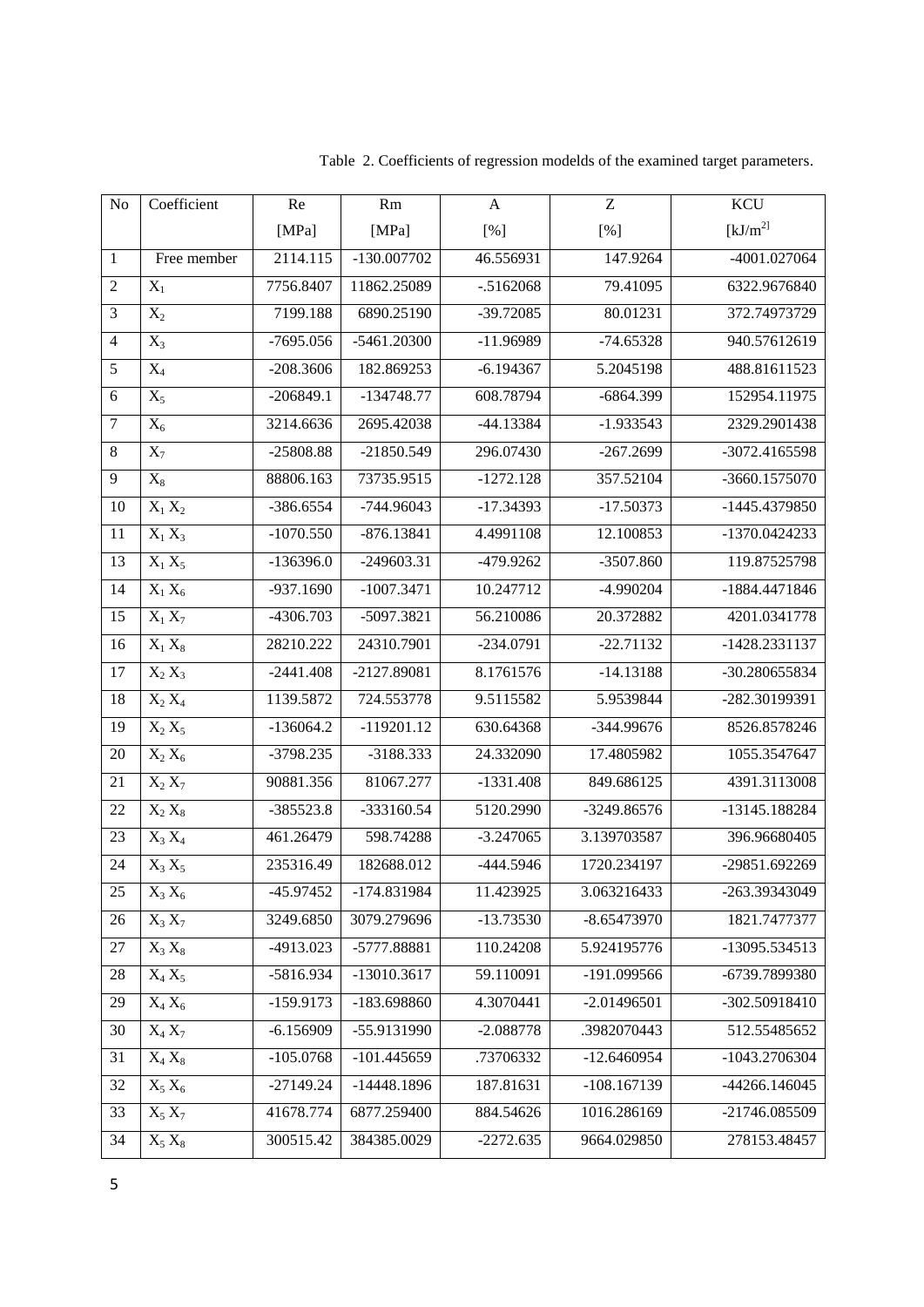| 35           | $X_6 X_7$          | $-1228.339$ | -931.670546   | 32.838349   | 6.958889962 | 36.932790319 |
|--------------|--------------------|-------------|---------------|-------------|-------------|--------------|
| 36           | $X_6 X_8$          | 1056.3228   | 948.6964392   | 2.7722696   | 134.2490637 | 2222.0903600 |
| 37           | $X_7 X_8$          | 3239.2552   | 3436.360866   | 51.757562   | -129.431204 | -6921.624826 |
| 38           | $X_1^2$            | -992.3896   | $-1056.09582$ | 2.2481142   | 64.03036844 | -5736.340380 |
| 39           | $X_2^2$            | 2493.7122   | 1829.847034   | -4.790038   | -48.9121651 | -1038.885976 |
| 40           | $X_3^2$            | 184.24023   | -47.9655438   | 6.8702503   | 4.221654885 | 260.99429271 |
| 41           | $X_4^2$            | 34.060169   | 34.10720898   | .22590263   | .8361003346 | 18.759454624 |
| 42           | $X_5^2$            | 3139839.7   | 2825344.725   | -13811.99   | 116379.3872 | -1539971.788 |
| 43           | $X_6^2$            | $-242.5842$ | $-250.198773$ | 3.7158944   | -3.00596838 | -166.5798330 |
| 44           | $X_7^2$            | 891.86516   | 573.1606953   | $-9.448061$ | -4.11998428 | -806.0512447 |
| 45           | $X_8^2$            | $-4756.548$ | -5883.33206   | $-356.8126$ | 1181.488066 | 61291.102691 |
| R            |                    | 0.876       | 0.870         | 0.863       | 0.837       | 0.861        |
| $\mathbf{F}$ |                    | 3.357       | 3.119         | 2.99        | 2.179       | 2.284        |
|              | $F(0.5, v_1, v_2)$ | 1.655       | 1.656         | 1.655       | 1.684       | 1.73         |

The composition optimization is applied only in respect to yield strength Re and respective elongation A. The results are compositions where, using the other models, the other mechanical characteristics can be determined: *Rm, Z* and *KCU*.

By Taguchi methodology [18] (Khosrow Dehnad) an experiment modeled on orthogonal matrices developed by him is carried out. The experiment can be accomplished in two ways by:

- a real experiment leading to obtaining results for processing;

a numerical experiment with the presence of adequate regression models.

The availability of the described model coefficients, which can be used to predict, give a possibility to make a numerical experiment involving Taguchi method. The noise matrix is selected from orthogonal matrix I (27,13) with 27 rows and 13 columns developed by Taguchi and published in [17]. The matrix is worked out with factors at three levels.

Specifically for the data of the experiment, eight of columns are used since the regression models are obtained on the basis of eight variables. In the matrix  $X_1$  corresponds to carbon,  $X_2$ corresponds to silicon,  $X_3$  corresponds to manganese,  $X_4$  corresponds to nickel,  $X_5$  corresponds to sulfur and phosphorus,  $X_6$  corresponds to chromium,  $X_7$  corresponds to molybdenum and  $X_8$  corresponds to vanadium.

The methodology proposed is implemented for yield strength Re and relative elongation A. To take out the models of these two target functions, 90 measurements that form the data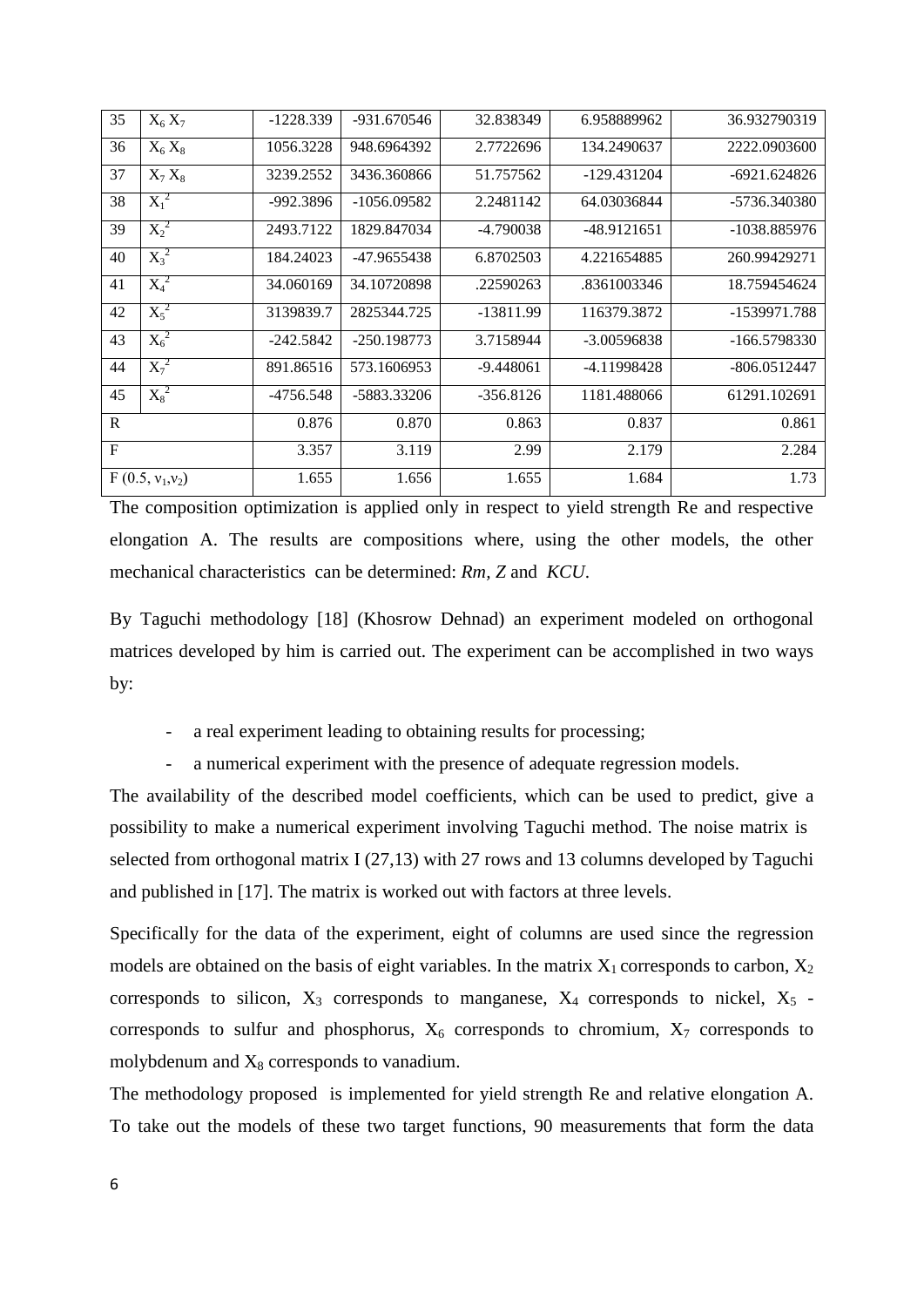matrix A  $(90, 8 +1)$  have been used. Here the added column "1" is for the output target function Re or A stored compactly in the matrix.

To optimize the computing process, the scheme, which having been processed for the particular case takes the following kind, is selected.

In numerical experiments that use models based on the chemical composition the noise can be expressed only in the change of the respective components. It is assumed to express noise  $\Delta$ in the following way  $\Delta_i = \frac{\bar{x}_i}{k}$  where further calculations are made for k equal to 100 and 70.

Here  $\bar{x}_i$  is the mean value of relevant variable "i".



Fig. 1. Organizing experiments with parametric planning with matrices I, A and F

7 For level "1" of I (27,8) noise is subtracted from relevant  $x_i$  taking the value of  $x_i - \Delta_i$ . With level "2" no correction is applied, the value of  $x_i$  is preserved. With level "3" noise is added to relevant  $x_i$  taking the value of  $x_i + \Delta_i$ . In numerical experiments where models based on chemical composition are used, noise can be expressed only in the change of the respective components. Noise  $\triangle$  is assumed to be expressed as follows  $\Delta_i = \frac{\bar{x}_i}{k}$ , where the further calculations are made for k equal to 100 and 70. Here  $\bar{x}_i$  is the average value of the respective variable "i". In level "1" I (27,8) noise is subtracted from respective  $x_i$  taking the value of  $x_i - \Delta_i$ . In level "2" no correction is applied, the value of  $x_i$  is preserved. In level "3" noise is added to respective  $x_i$  taking the value of  $x_i + \Delta_i$ .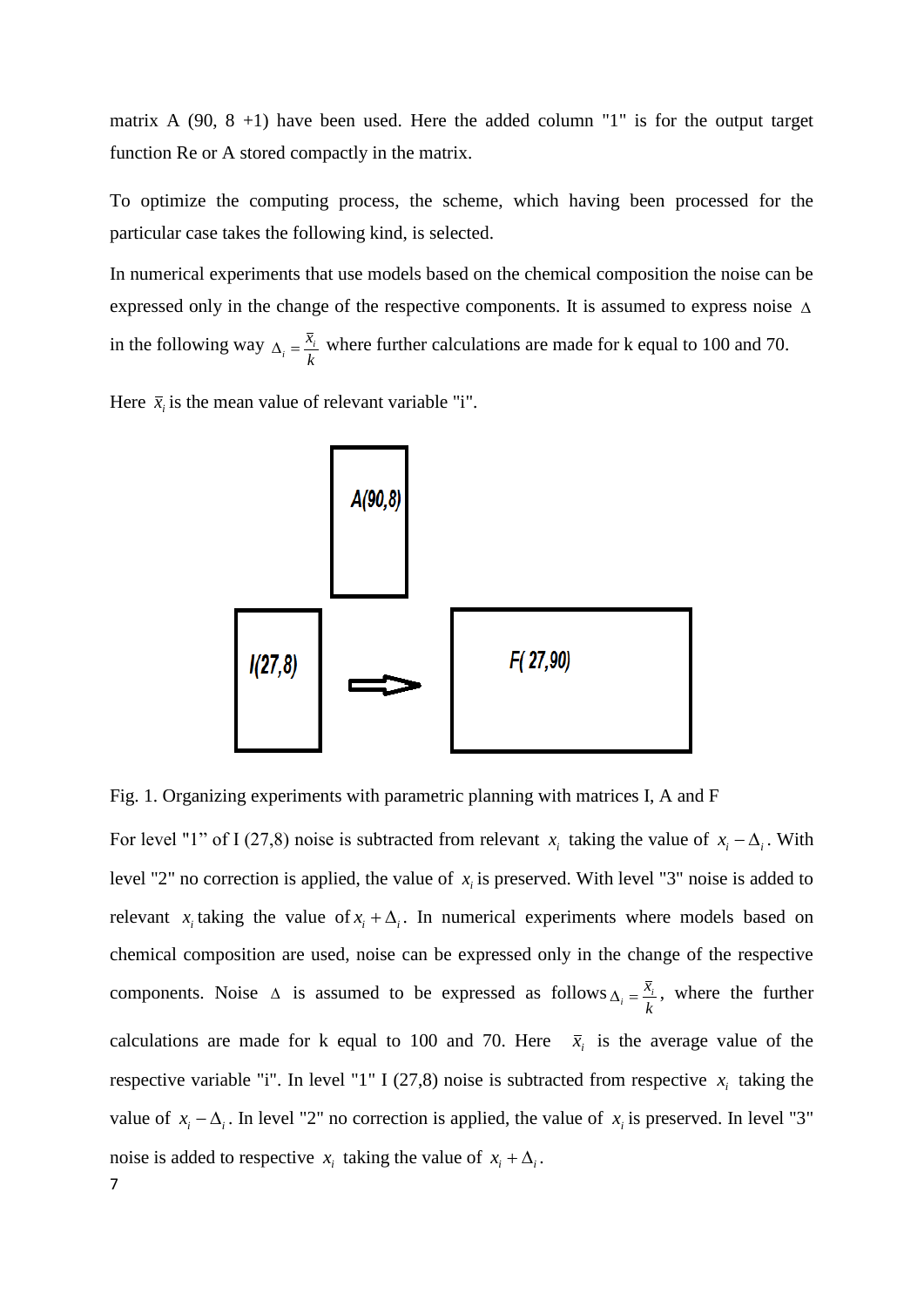Thus, noise is expressed in the change of chemical composition. The calculation process is organized as follows:

A row of matrix I (27,8) is taken (for example, row  $1 - I(1,8)$ ). In this row level "1" is assigned for each  $x_i$ , i.e. noise will be taken out from each value  $x_i$ .

Thus F  $(1,1)$  of the matrix F  $(27,90)$  is obtained from the first row of A  $(90.8)$ . The same rule is applied to the rest of the series F (90,8) and it forms F (27,90).

It is continued with the next row of matrix I (27,8) performing the following sequence. Each row of matrix I  $(27,8)$  forms a relevant row of matrix F  $(27,90)$ .

If we take the first column of matrix I (27,8) relevant to  $X_1$ , it is seen that the first nine rows correspond to level "1" of noise, the second nine lines correspond to level "2" and the third nine rows correspond to level "3" of noise. This makes possible to use the values of the first nine rows of matrix F (27,90) to calculate level "1", to use the second nine rows to calculate level of "2" and the third nine rows for calculation at level "3" for  $X_1$ . For other columns from 2 to 8 it is necessary to sort in ascending order Xi from I(27,8). After sorting the column obtains the kind of the first column. If changes are made with sorting, they are reflected also in matrix F (27,90). After sorting of the respective variable, calculations for different levels can be made. It is continued with the next matrix row I  $(27,8)$  performing the following sequence. Each row of matrix I (27,8) forms a corresponding row of matrix  $F(27,90)$ . If we take the first column of matrix I (27,8) corresponding to the  $X_1$ , it is seen that the first nine rows correspond to noise level "1" of noise, the second nine rows correspond to level "2" and the third nine rows correspond to noise level "3". That allows using the values of the first nine rows of matrix F (27,90) to calculate level "1", the second nine rows to calculate level "2" and the third nine rows to calculate level "3" for  $X_1$ . For the rest columns from 2 to 8 it is necessary to sort by ascending order of Xi of I(27,8). After sorting the column takes the kind of the first column. With sorting, if shifts are made, they are reflected in matrix F (27,90). After sorting the corresponding variable it is possible to make calculations for different levels. In the numerical experiment noise was first determined with  $K1 = 100$ . The analysis of the graphics below shows low sensitivity for both Re and A. For this reason, an experiment with  $K2 = 70$  has been made as well. In these calculations, as shown in the attached graphics, the results are sharper for both target functions under examination. As explained above in this section, in compliance with Taguchi, the higher evaluation is taken as the optimal value. It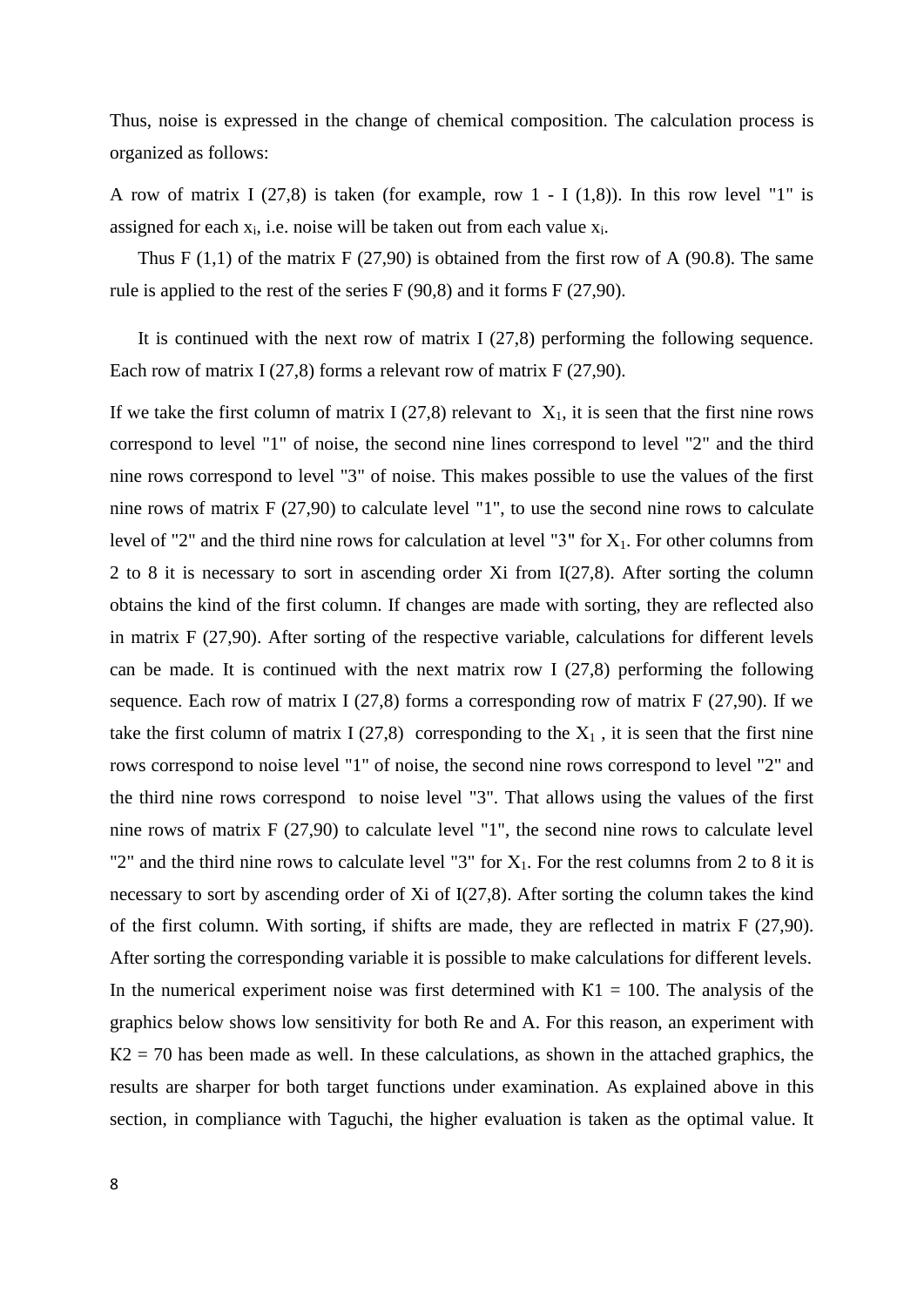defines the noise level and the direction of possible further search or further search should be carried out by the component. Fig. 3- Fig. 10 contain Taguchi assessments of Re and A.

Thus, for each level of noise 810 different values of this function are obtained and that ensures reliable outcomes.

With the numerical experiment the noise was set first with  $K1 = 100$ . The analysis of the graphics below shows low sensitivity for both yield strength Re and A. For this reason an experiment with  $K2 = 70$  has also been made. In these calculations, as shown in the attached graphics, the results are sharper for both objective functions under examination. As explained above in this section, according Taguchi the value accepted as optimal is the one where the assessment is greatest. It defines the noise level and the direction of possible further search or most generally the further search should be carried out by the component. Fig. 3 - Fig. 10 contain Taguchi assessments of Re and A. Calculations are performed according to the following algorithm.



Fig. 3. Taguchi assessments of yield strength Re with examination of: a) carbon; b) silicon.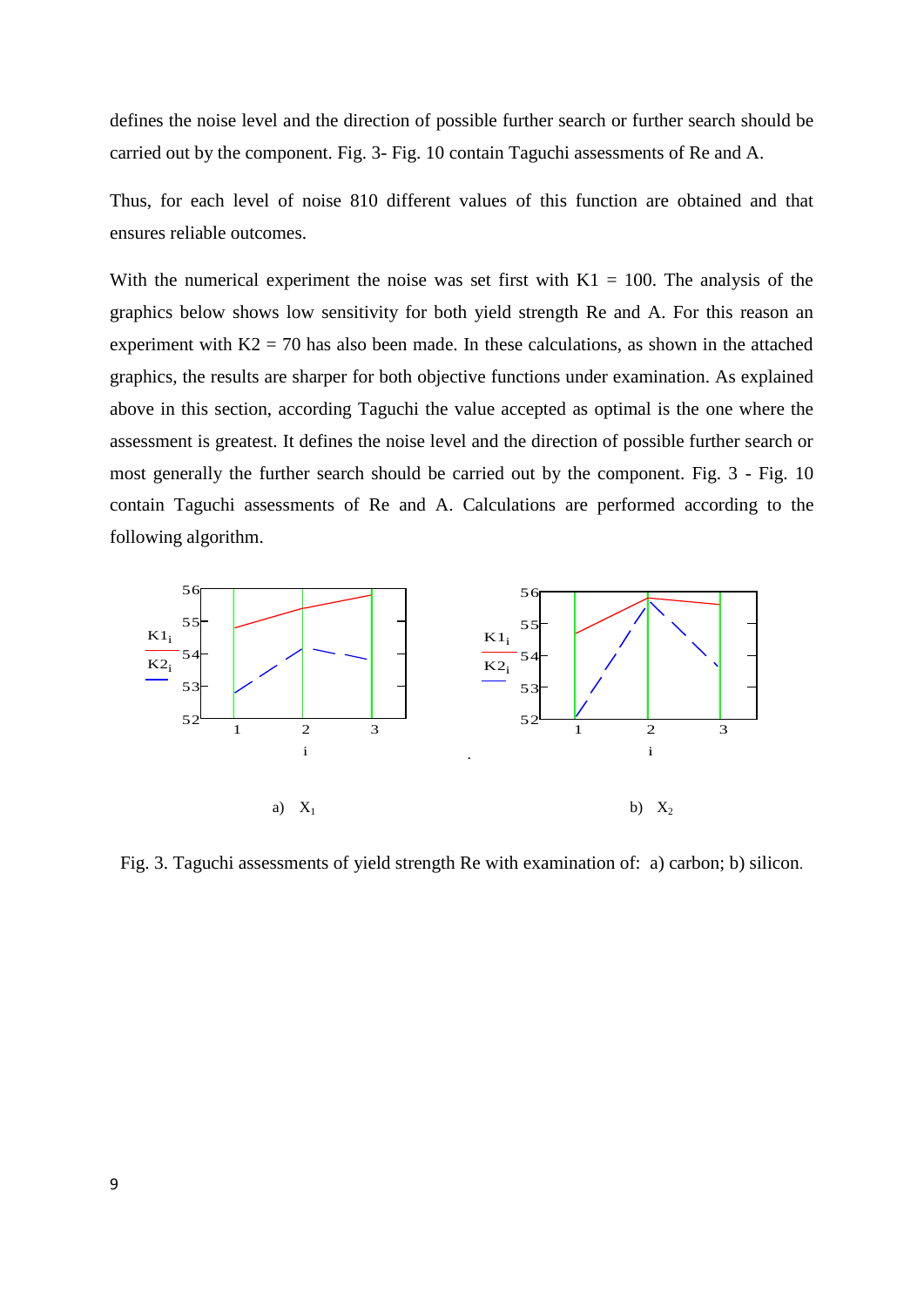

Fig. 2 Computational algorithm

Thus 810 different values of this function are obtained for each level of noise and this ensures reliable outcomes.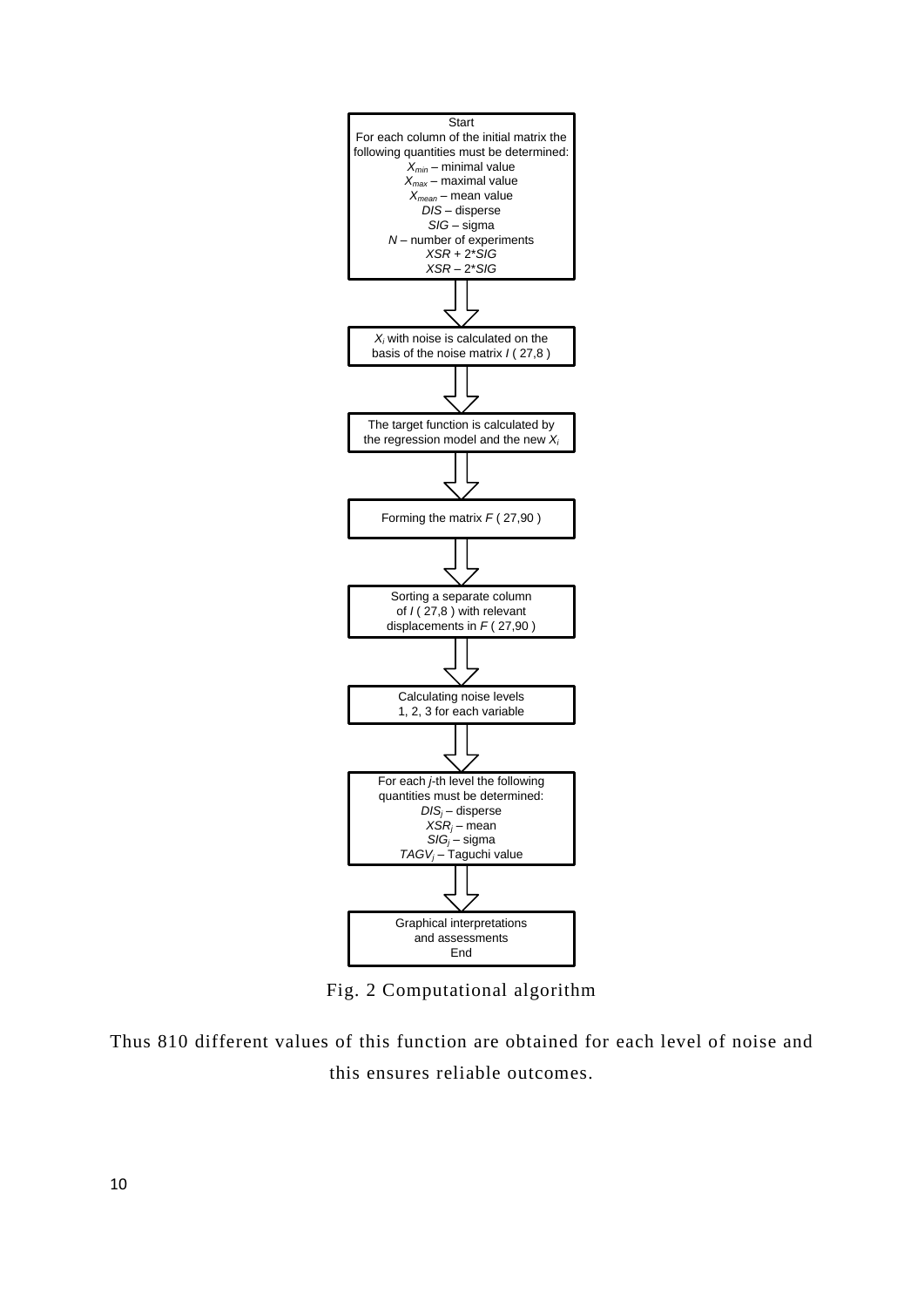

Fig. 4. Taguchi assessments of yield strength Re with examination of: a) manganese; b) nickel.



Fig. 5. Taguchi assessments of yield strength Re with examination of: a) sulfur; b) chromium.



Fig. 6. Taguchi assessments of yield strength Re with examination of: a) molybdenum; b) wolfram.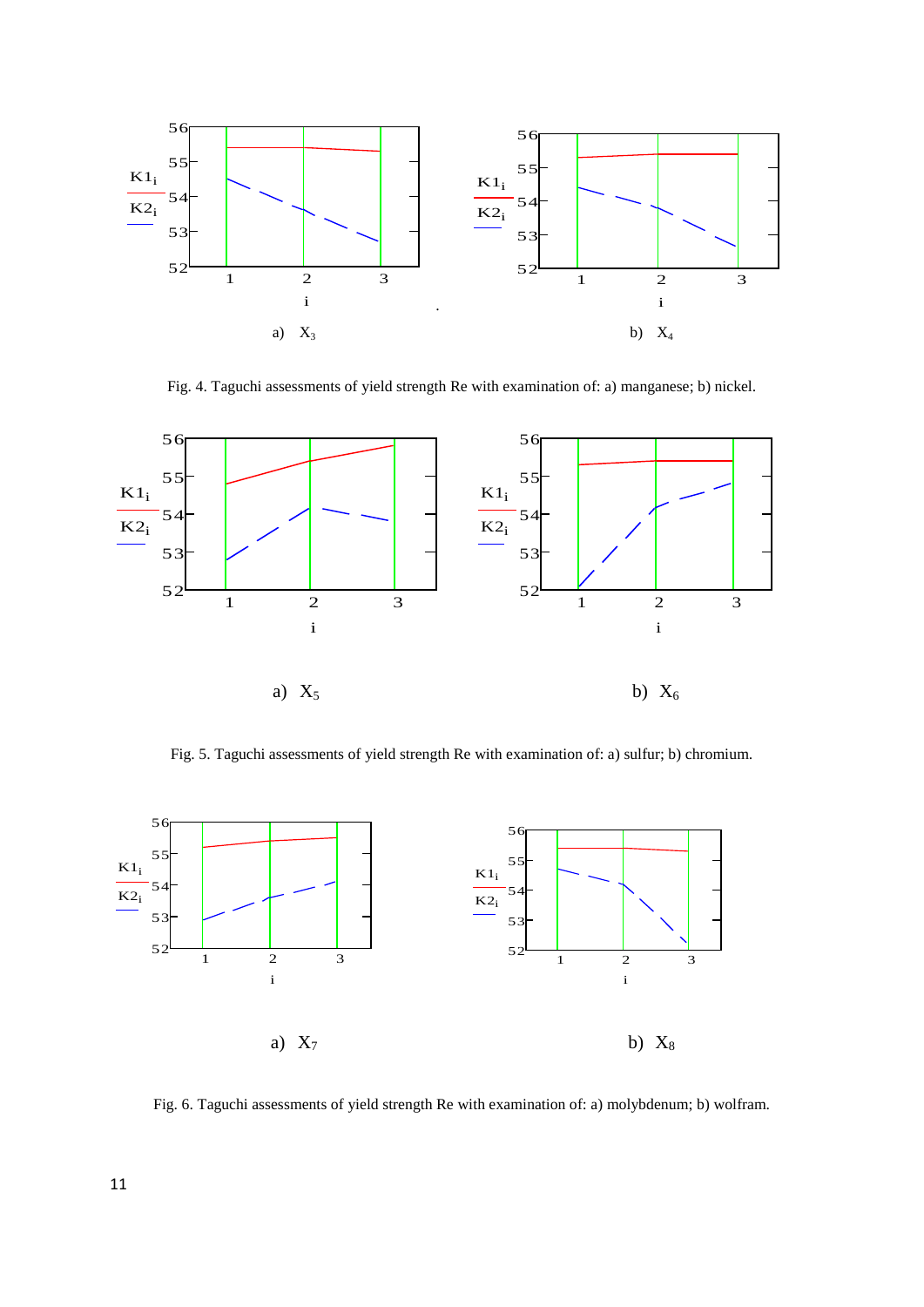

Fig. 7. Taguchi assessments of relative elongation with examination of: : a) carbon; b) silicon.



Fig. 8. Taguchi assessments of relative elongation with examination of: a) nickel; b) manganium.



Fig. 9. Taguchi assessments of relative elongation with examination of: a) sulfur; b) chromium.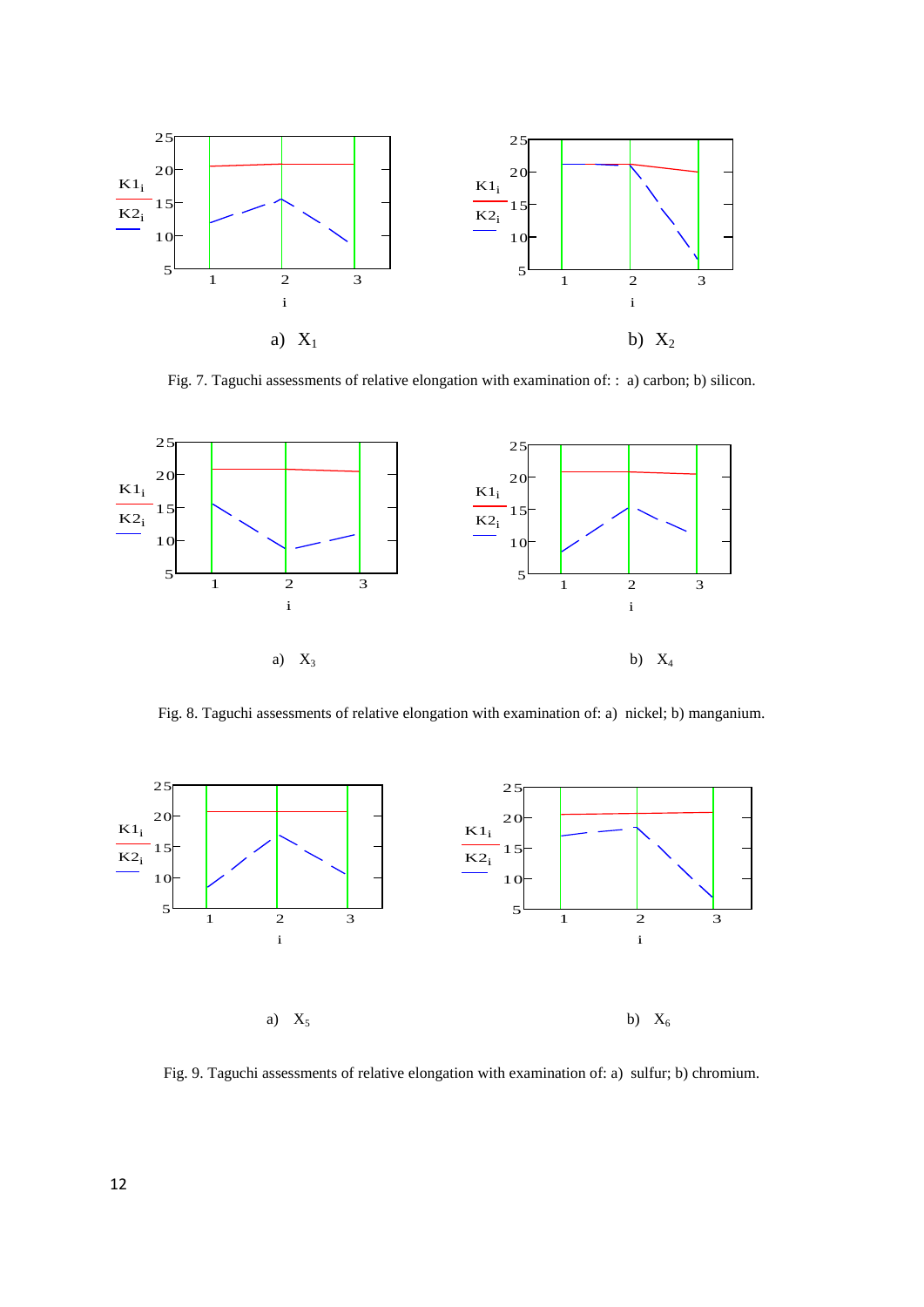

Fig. 10. Taguchi assessments of relative elongation with examination of: a) molybdenum; b) wolfram.

After the analysis of assessments of the respective graphics for yield strength (Re) and relative elongation (A), the generalization of the solution is shown in Table 3.

| Variable       | Element of  | Noise level    |                |  |  |
|----------------|-------------|----------------|----------------|--|--|
|                | composition | Re             | $\mathbf{A}$   |  |  |
| $X_1$          | $\mathbf C$ | 3              | $\overline{2}$ |  |  |
| $X_2$          | Si          | $\overline{2}$ | 1              |  |  |
| $X_3$          | Mn          | 1              | 1              |  |  |
| $\mathbf{X}_4$ | Ni          | 1              | $\overline{2}$ |  |  |
| $X_5$          | S/P         | $\overline{2}$ | $\overline{2}$ |  |  |
| $X_6$          | Cr          | 3              | $\overline{2}$ |  |  |
| $X_7$          | Mo          | 3              | 1              |  |  |
| $X_8$          | V           | 1              |                |  |  |

Table 3. Levels of noise factors for the research parameters

The conclusion that can be made on the boundary of yield strength Re based on the results in the table is that silicon, sulfur and phosphorus do not significantly affect the ultimate outcome within the range of variation examined. Carbon, chromium and molybdenum influence significantly on Re as it is expected that these elements will change in direction to increase of their values. Manganese, nickel and vanadium are expected to change in direction to decrease of their values.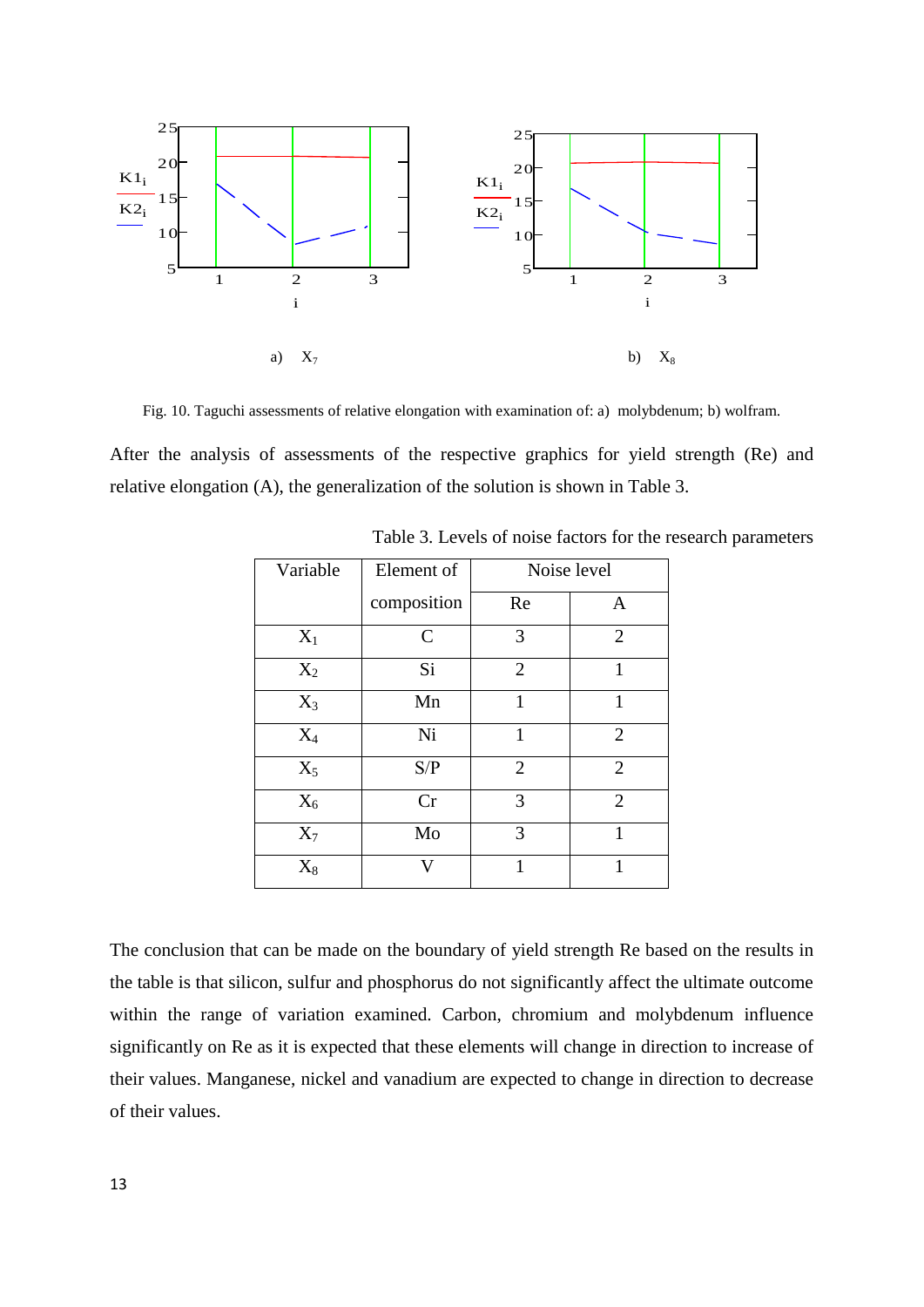The results of the relative elongation A are more interesting. The four variables, carbon, nickel, sulfur and chromium, should not be changed from their basic levels, and the rest variables, silicon, manganese, molybdenum and vanadium are expected to change in direction to decrease of their values.

#### **3. Search of optimal composition**

As the experiment is numerical, it is possible to perform numerical optimization with the mathematical models obtained as the values of  $X_i$  are remained to change within the limits defined by the output data (Table 1).

Different methods for numerical optimization are described in [19] and [20]. The simplex method of Nelder and Mead with a deformable polyhedron has been selected for the purpose. This method has been chosen because it is a method of direct searching extremes and is suitable for the case of ravine surface of the target function. It has been proven to be one of the most effective methods, especially when the number n of variables is  $X_i \leq 6$ . Particularly, in the yield strength Re  $- X_2$  and  $X_5$  the variables are not changed and therefore the number remains six variables. With A those that do not change are  $X_1 X_4 X_5$  and  $X_6$ . Respectively for A the number variables that remain is 4 (according to Table 4).

That some of the variables remain unchanged, i.e. keep their initial values imposes the necessity to separately carry out optimization for the chemical composition of each steel. The above mentioned Xi values are kept at their initial levels and optimization is carried out by modifying the others. The change of  $X_i$  is in the range of the output data set in Table 1. Thus ninety different optimizations with ninety different chemical compositions are carried out as for each case a single value of extreme – maximum is obtained.

Then all maxima are sorted in ascending order and those that satisfy the pledged desire to be larger than the largest ones in the output data are selected. Specifically for elongation  $A =$ 26%, yield strength Re = 1375 MPa. Such an approach is justified because if the problem is considered from the viewpoint of technology, the individual optimization is an improvement of individual, actually existing steel that has proved to belong to a certain class. It is easier to improve something existing rather than create a new one. If the problem is examined from the viewpoint of the optimization, there is a case of searching the extreme of many starting points, something recommended in searching a global extreme.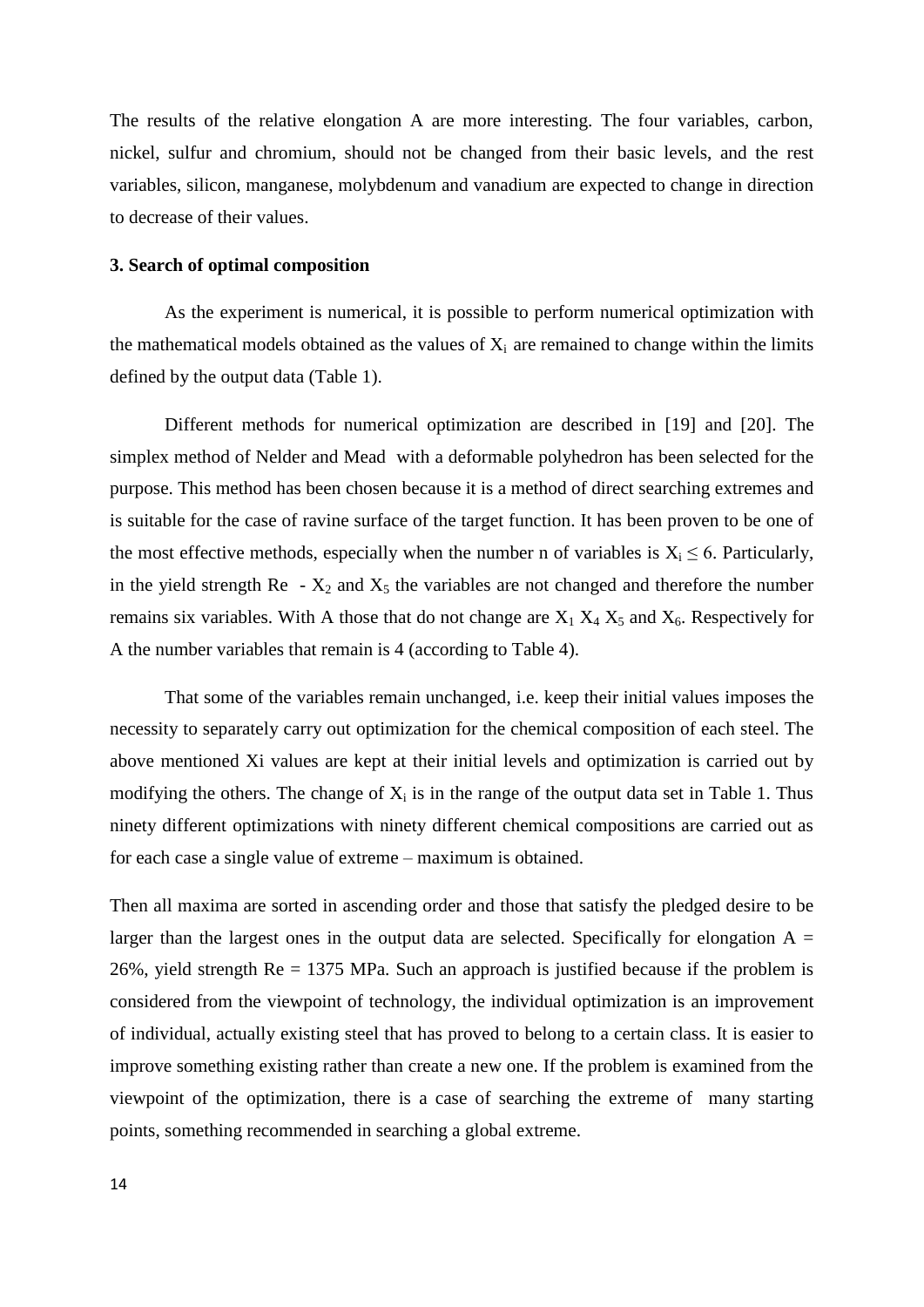When processing the results by the way already cited for relative elongation A, values obtained exceeded the value of  $A = 26\%$  such as  $A = 27.89\%$ ,  $A = 27.80\%$ , 27.01% = A and  $A = 26.90\%$ . It is a proof that this indicator can be modified in the desired direction upwards.

The results for yield strength Re are more interesting. Of all cases after optimization Re accepted 16 different values. The greatest number (40 cases) is for  $Re = 1132$  [MPa] – (1) followed by  $\text{Re} = 2058$  [MPa] – (2), (25 cases), although in these 65 cases there are different initial values of unchanging  $X_i$ . The results of this analysis are shown in Fig. 11.

This once again supports the requirement to look for the extreme of multiple starting points and the approach applied.



Fig.11. Sorting yield strength Re values in ascending order.

The choice of alternatives for elongation A is smaller and therefore the respective value of the yield strength limit is determined for them (with the corresponding chemical composition) thus determining the final decision. Only for one of the cases the pre-set requirement to improve yield strength Re has been fulfilled.

| A          |              |      |      |     | S and          |    |                |          | Re [MPa]   |
|------------|--------------|------|------|-----|----------------|----|----------------|----------|------------|
| [%]        | $\mathsf{C}$ | Si   | Mn   | Ni  | P              | Cr | Mo             | V        | calculated |
| calculated |              |      |      |     |                |    |                |          |            |
|            |              |      |      |     |                |    |                |          |            |
| 27.89      | 0.355        | 1.25 | 1.75 | 0.3 | $0.025$   1.25 |    | $\overline{0}$ | $\theta$ | 2989       |
|            |              |      |      |     |                |    |                |          |            |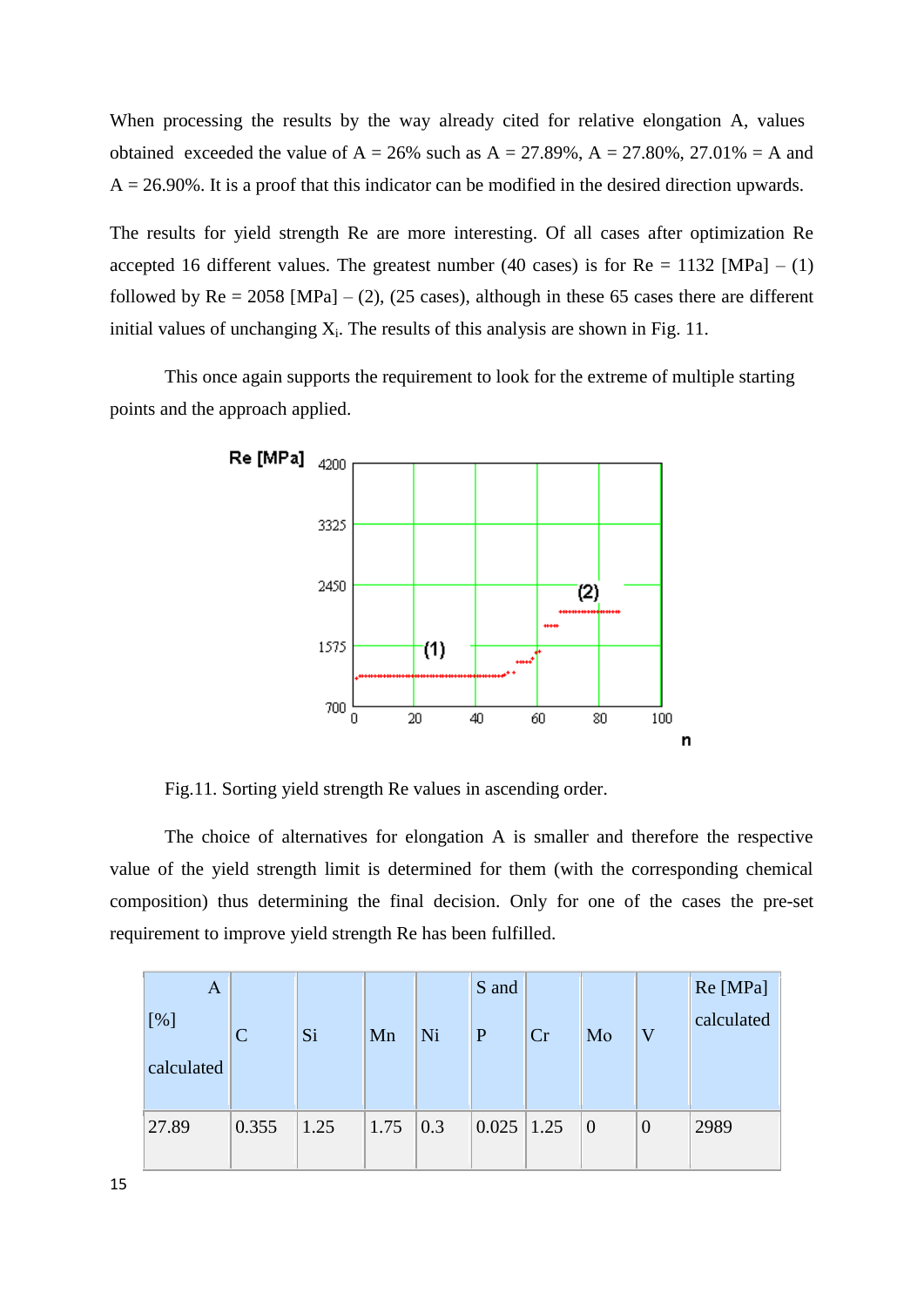To improve quality in terms of both examined characteristics, yield strength Re and relative elongation A in existing steel 35HGSA, which is GOST regulated, it is recommended to increase the amount of manganese from 1.1% to 1.75% This outcome indicates that the task is feasible and the approach applied can result in improvement of the alloy composition. That can be done with a real experiment where better characteristics are obtained after correction related to manganese from the quantity defined in the certificate of 35HGSA.

# **Conclusion**

The numerical experiment has proved the ability to improve the quality of steel of a certain class. Mathematical models suitable for forecasting and optimization have been derived. The approach of Taguchi applied has lead to a desired result, to separate variables Xi for the examined parameters that do not influence significantly on the final result. With this limit, the numerical optimization for maximum search has been conducted with each chemical composition. That allows improving it. Relative elongation A turned to be less variable index and yield strength Re requires caution with extreme selecting. The decision of bi-criteria problem set has been defined thus proving that the Taguchi approach is applicable to a similar class of problems.

#### **Reference:**

- 1. Paiva A.P., E.J. Paiva, J.R. Ferreira, P.P. Balestrassi, S.C. Costa, A multivariate mean square error optimization of AISI 52100 hardened steel turning, International Journal of Advanced Manufacturing Technology **43**, 631-643 (2009).
- 2. Ray P.K, R.I. Ganguly, A.K. Panda, Optimization of mechanical properties of an HSLA-100 steel through control of heat treatment variables, Materials Science and Engineering **A346**, 122-131 (2003).
- 3. Dulikravich G.S., I.N. Egorov, Robust optimization of concentrations of alloying elements in steel for maximum temperature, strength, time-to-rupture and minimum cost and weight, Conference on Computational Methods for Coupled Problems in Science and Engineering – Coupled Problems 2005,
- 4. Liu Xiang Hua , Lan Hui Fang , DuLin Xiu, LiuWeiJie, High performance low cost steels with ultrafine grained and multi-phased microstructure, Science China Technological Sciences **52**, 8, 2245-2254 (2009).
- 5. Kusiak J., A. Zmudzki, A. Danielewska Tuleca, Optimization of material processing using a hybrid technique based on artificial neural networks, Archives of Metallurgy and Materials **3**, 50, 609-620 (2005).
- 6. Sidorina T.N., I.V. Kabanov, Optimization of carburizing steels for drilling tools within grade chemical composition, Metal Science and Heat Treatment **49**, 9-10 (2007).